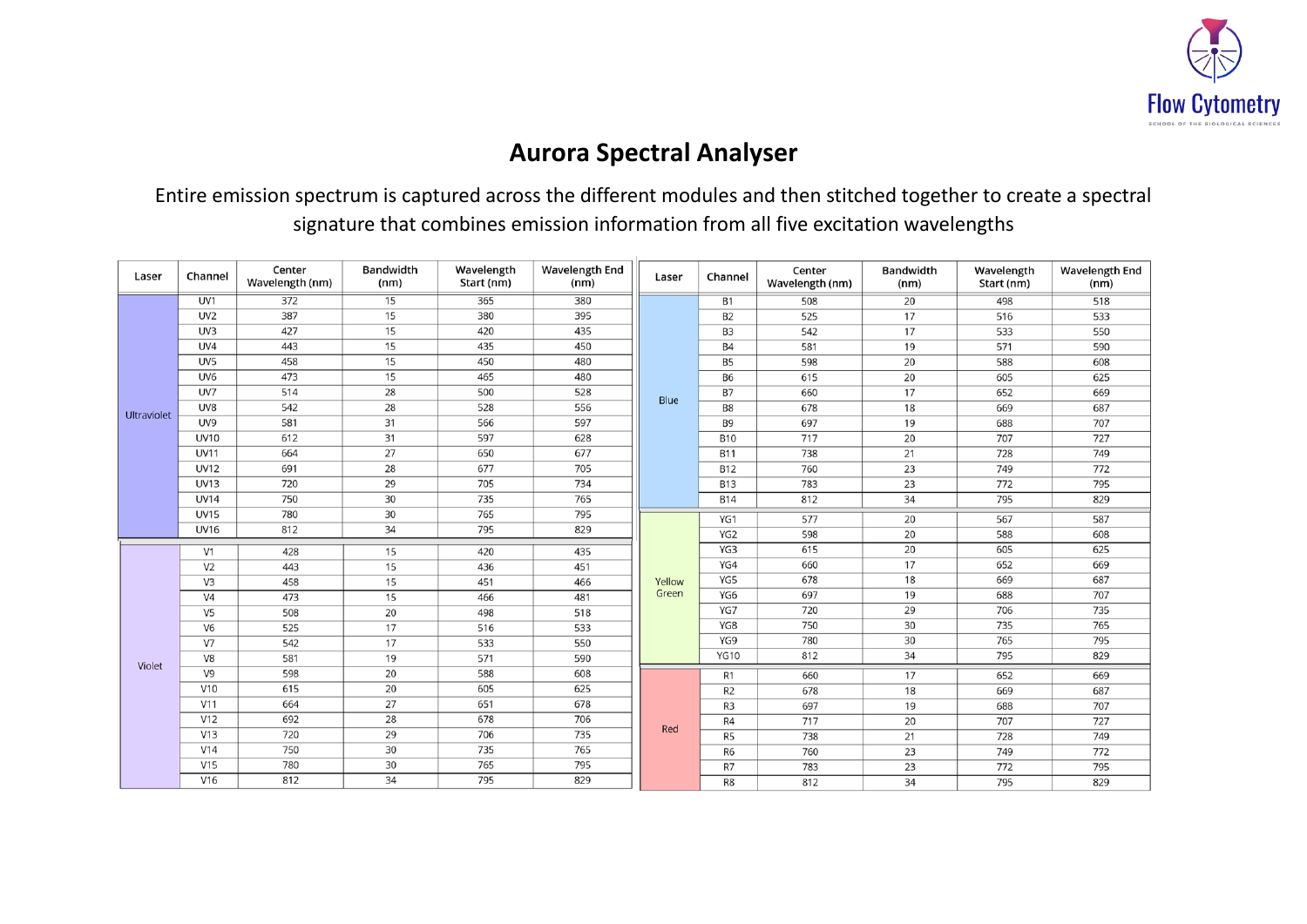

### **Attune NxT**

| <b>LASER</b>        | <b>PARAMETER</b> | <b>FILTER</b> | EX OF FLUOROCHROMES                                                                                                                                                                                           |
|---------------------|------------------|---------------|---------------------------------------------------------------------------------------------------------------------------------------------------------------------------------------------------------------|
| Blue 488nm          | BL1              | 530/30        | FITC, Alexa Fluor 488, eGFP, Venus, CFSE, Sytox Green, DyeCycle Green, VioBright<br>515, Vio 515, VioBright FITC, BB515                                                                                       |
|                     | BL <sub>2</sub>  | 695/40        | PerCp, PerCp Cy5.5, PerCp eFluor710, PerCp-Vio680, PECy5.5, 7-AAD                                                                                                                                             |
|                     | RL1              | 670/14        | APC, Alexa Fluor 647, eFluor660, TO-PRO-3, Cy5, Dye Cycle Ruby                                                                                                                                                |
| Red 637nm           | RL <sub>2</sub>  | 720/30        | Alexa Fluor 700, APC-R700                                                                                                                                                                                     |
|                     | RL3              | 780/60        | APC-Cy7, Alexa Fluor 750, APC eFluor 780, APC-Vio770, DRAQ7, APC/Fire 750, fixable<br>L/D Near-IR                                                                                                             |
| <b>Yellow-Green</b> | YL1              | 585/16        | PE, Alexa Fluor 555, DyCycle Orange, dsRed, tdTomato, mBanana, mOrange, Cy3                                                                                                                                   |
| 561nm               | YL <sub>2</sub>  | 620/15        | PI, PE-Texas Red, PE/Dazzle 594, PE-Vio 615, RFP, mCherry, mStrawberry                                                                                                                                        |
|                     | YL3              | 780/60        | PE-Cy7, PE-Vio 770, PE-Alexa Fluor 750                                                                                                                                                                        |
|                     | VL1              | 450/40        | BV421, Alexa Fluor 405, CFP, Pacific Blue, DAPI, Hoechst 33342, CTV, Dye Cycle<br>Violet, VPD450, Calcein Violet 450, Fixable L/D eFluor 450, Cell Proliferation Dye<br>eFluor 450, VioBlue, Super Bright 436 |
| Violet 405nm        | VL <sub>2</sub>  | 525/50        | BV510, BD Horizon V500, Qdot 525, Fixable L/D aqua, VioGreen                                                                                                                                                  |
|                     | VL <sub>3</sub>  | 610/20        | BV605, Qdot 585, Qdot 605, SuperBright 600                                                                                                                                                                    |
|                     | VL <sub>4</sub>  | 660/20        | BV650, Qdot 655, SuperBright 645                                                                                                                                                                              |
|                     | VL5              | 710/50        | BV711, SuperBright 702                                                                                                                                                                                        |
|                     | VL6              | 780/60        | BV785, SuperBright 780                                                                                                                                                                                        |

• Only common fluorochromes are listed; please consult a member of the Flow Cytometry staff if your fluorochrome is not present.

**SPARE FILTERS for Attune NxT:** 

- **Fluorescent protein set:** 510/10 and 540/30 (for YFP/GFP)
- **No wash No Lyse set:** 405/10, 415DLP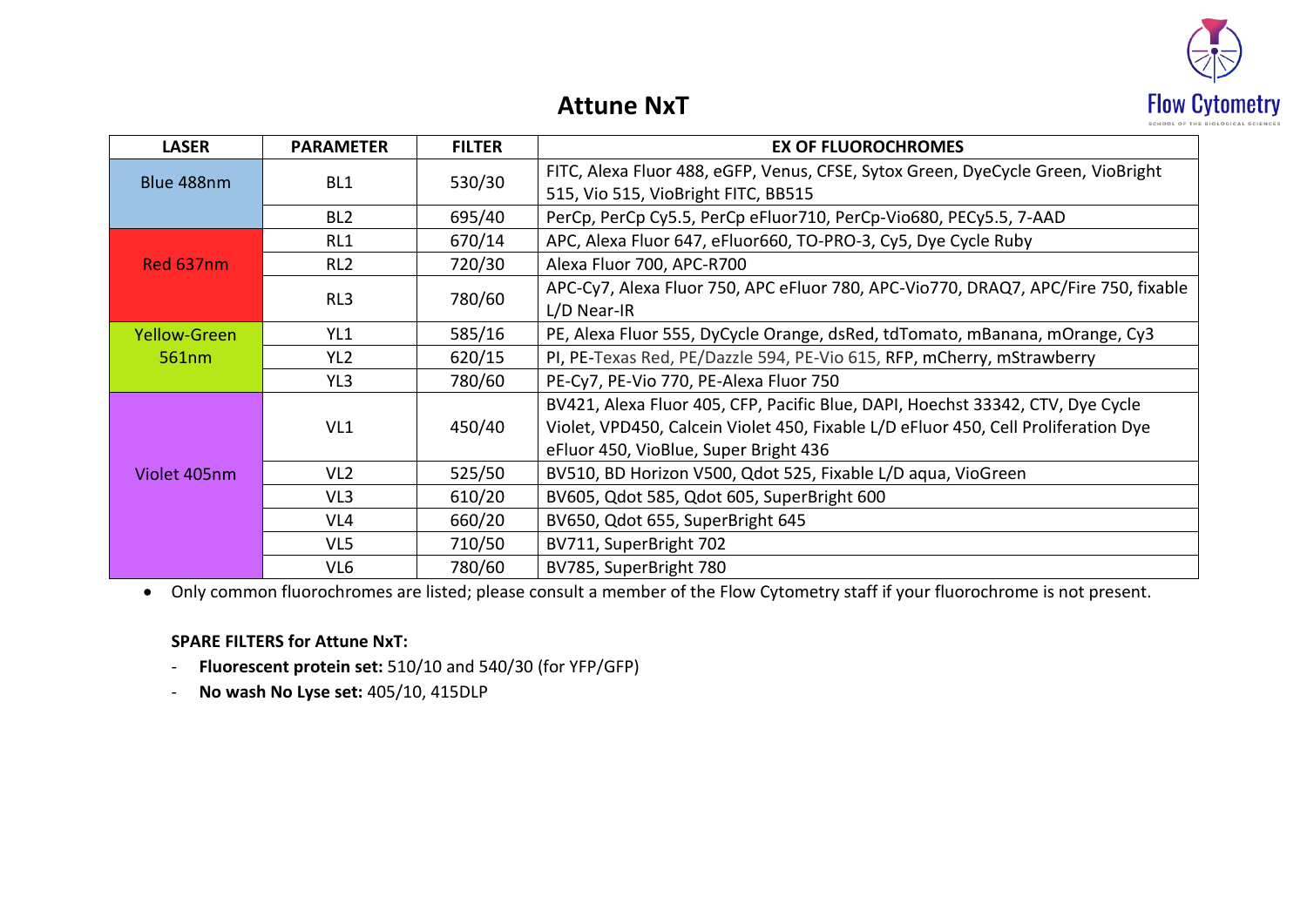

# **CytoFLEX S**

| <b>LASER</b>        | <b>PARAMETER</b>       | <b>FILTER</b> | <b>EX OF FLUOROCHROMES</b>                                                         |  |  |
|---------------------|------------------------|---------------|------------------------------------------------------------------------------------|--|--|
|                     | <b>NAME</b>            |               |                                                                                    |  |  |
| Blue 488nm          | 488nm 525/40           | 525/40        | FITC, Alexa Fluor 488, eGFP, Venus, CFSE, Sytox Green, DyeCycle Green, VioBright   |  |  |
|                     |                        |               | 515, Vio 515, VioBright FITC, BB515                                                |  |  |
|                     | 488nm 690/50           | 690/50        | PerCp, PerCp Cy5.5, PerCp eFluor710, PerCp-Vio680, PECy5.5, 7-AAD                  |  |  |
|                     | 640nm 660/10           | 660/10        | APC, Alexa Fluor 647, eFluor660, TO-PRO-3, Cy5, Dye Cycle Ruby                     |  |  |
| Red 640nm           | 640nm 712/25           | 712/25        | Alexa Fluor 700, APC-R700                                                          |  |  |
|                     |                        |               | APC-Cy7, Alexa Fluor 750, APC eFluor 780, APC-Vio770, DRAQ7, APC/Fire 750, fixable |  |  |
|                     | 640nm 780/60           | 780/60        | L/D Near-IR                                                                        |  |  |
|                     | 561nm 585/42           | 585/42        | PE, Alexa Fluor 555, DyCycle Orange, dsRed, tdTomato, mBanana, mOrange, Cy3        |  |  |
| <b>Yellow-Green</b> | 561nm 610/20<br>610/20 |               | PI, PE-Texas Red, PE/Dazzle 594, PE-Vio 615, RFP, mCherry, mStrawberry             |  |  |
| 561nm               | 690/50<br>561nm 690/50 |               | PE-Cy5, 7AAD                                                                       |  |  |
|                     | 561nm 780/60           | 780/60        | PE-Cy7, PE-Vio 770, PE-Alexa Fluor 750                                             |  |  |
|                     |                        | 450/45        | BV421, Alexa Fluor 405, CFP, Pacific Blue, DAPI, Hoechst 33342, CTV, Dye Cycle     |  |  |
|                     | 405nm 450/45           |               | Violet, VPD450, Calcein Violet 450, Fixable L/D eFluor 450, Cell Proliferation Dye |  |  |
| Violet 405nm        |                        |               | eFluor 450, VioBlue, Super Bright 436                                              |  |  |
|                     | 405nm 525/40           | 525/40        | BV510, BD Horizon V500, Qdot 525, Fixable L/D aqua, VioGreen, CFP                  |  |  |
|                     | 405nm 610/20           | 610/20        | BV605, Qdot 585, Qdot 605, SuperBright 600                                         |  |  |
|                     | 405nm 660/10           | 660/10        | BV650, Qdot 655, SuperBright 645                                                   |  |  |

• Only common fluorochromes are listed; please consult a member of the Flow Cytometry staff if your fluorochrome is not present.

• **SPARE FILTERS** available upon request: 710/50, 780/60, 405/10